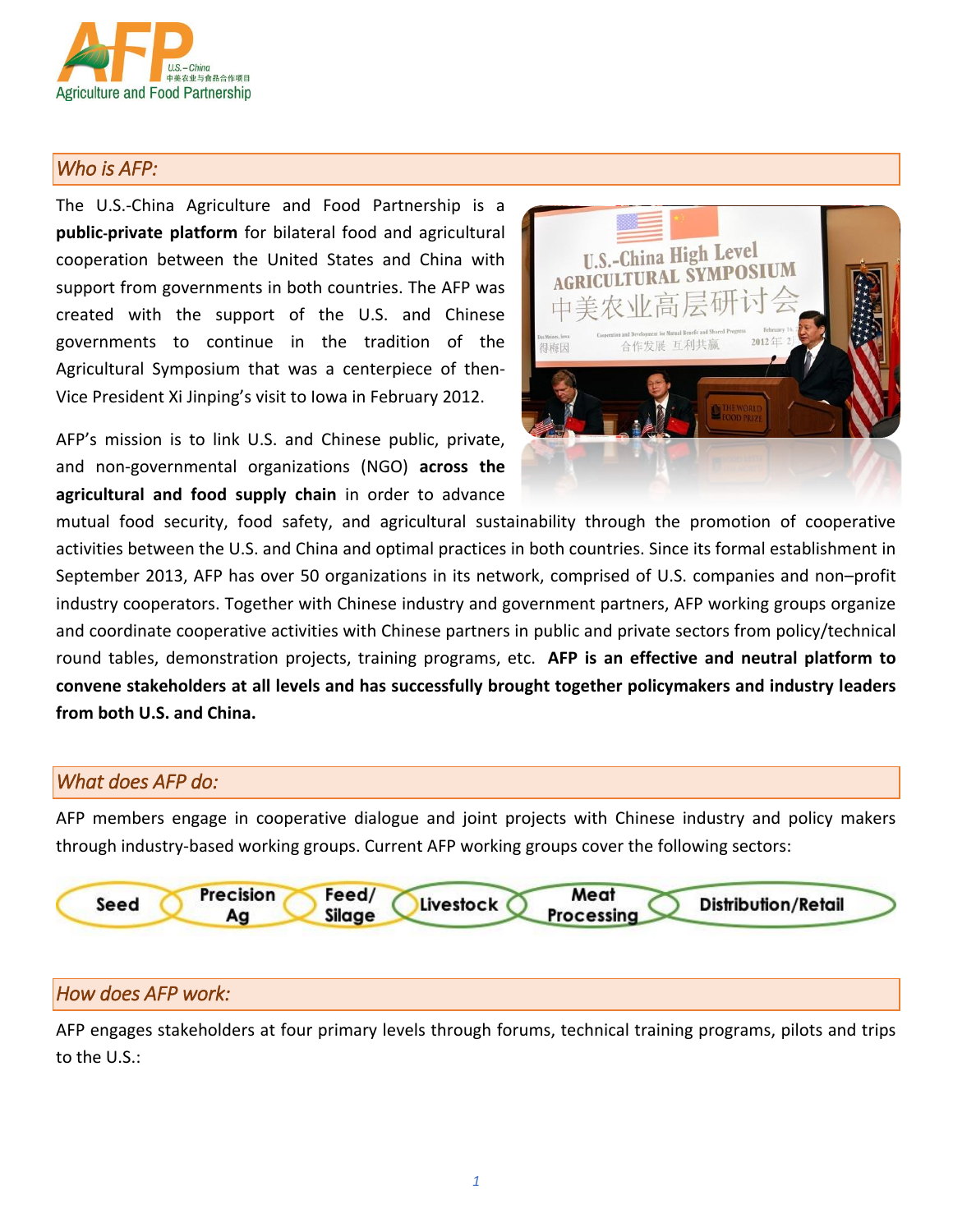

#### *Level 1 Business to Business Technical Workshops & Pilots:*



*The National Silage Training Workshop promoted healthy development of the animal industry through corn silage feeding in collaboration with China Agriculture University Beef Cattle Center. Industry experts as well as teachers and graduate students from academic institutions attended.* 

*The China Food Value Chain U.S. Study Tour established and enhanced relationships between U.S. and Chinese industry players, providing Chinese industry an opportunity to learn about U.S. industry best practices and its food safety system in order to improve their own cold chain operations. It also provided Chinese industry opportunities to purchase equipment and technology from U.S. companies.*

#### *Level 2 Business to Business + Government Policy Dialogues:*

*The Global Meat Industry Executive Roundtable at China International Meat Industry Week is an annual, closed door, high-level industry executive roundtable of U.S., China and international executives with government participation. Participants engage in dialogue to shape and influence the direction of the China meat industry both at the technical and regulatory level. Over the past three years, over 150 executives from 60+ global organizations and government officials from U.S. and China have attended this meeting.* 

#### *Level 3 Government to Business/Ministry-Focused:*

*The China Food and Drug Administration (CFDA) Food Safety Regulators Leadership Study Tour to the U.S. allowed open/neutral exchange with 23 senior leaders from CFDA on food safety regulations and systems and helped China draft recommendations for implementation. Led to collaboration with State Administration for Market Regulation (SAMR) on a technical assistance program to build internal capacity/develop staff, incorporate best practices, and develop relevant and clear guidelines for implementation of China's food safety laws.* 

#### *Level 4 Government to Government - State Council/Cross Ministry:*

*The Joint Commission on Commerce and Trade (JCCT) has brought together leading companies and government stakeholders from U.S. and China, including Vice Premier Wang Yang, Minister of Agriculture Han Changfu, and U.S. Secretary of Agriculture Tom Vilsack. Government and industry leaders shared perspectives and solutions on food safety implementation in China and envisioned roadmaps for future collaboration.*